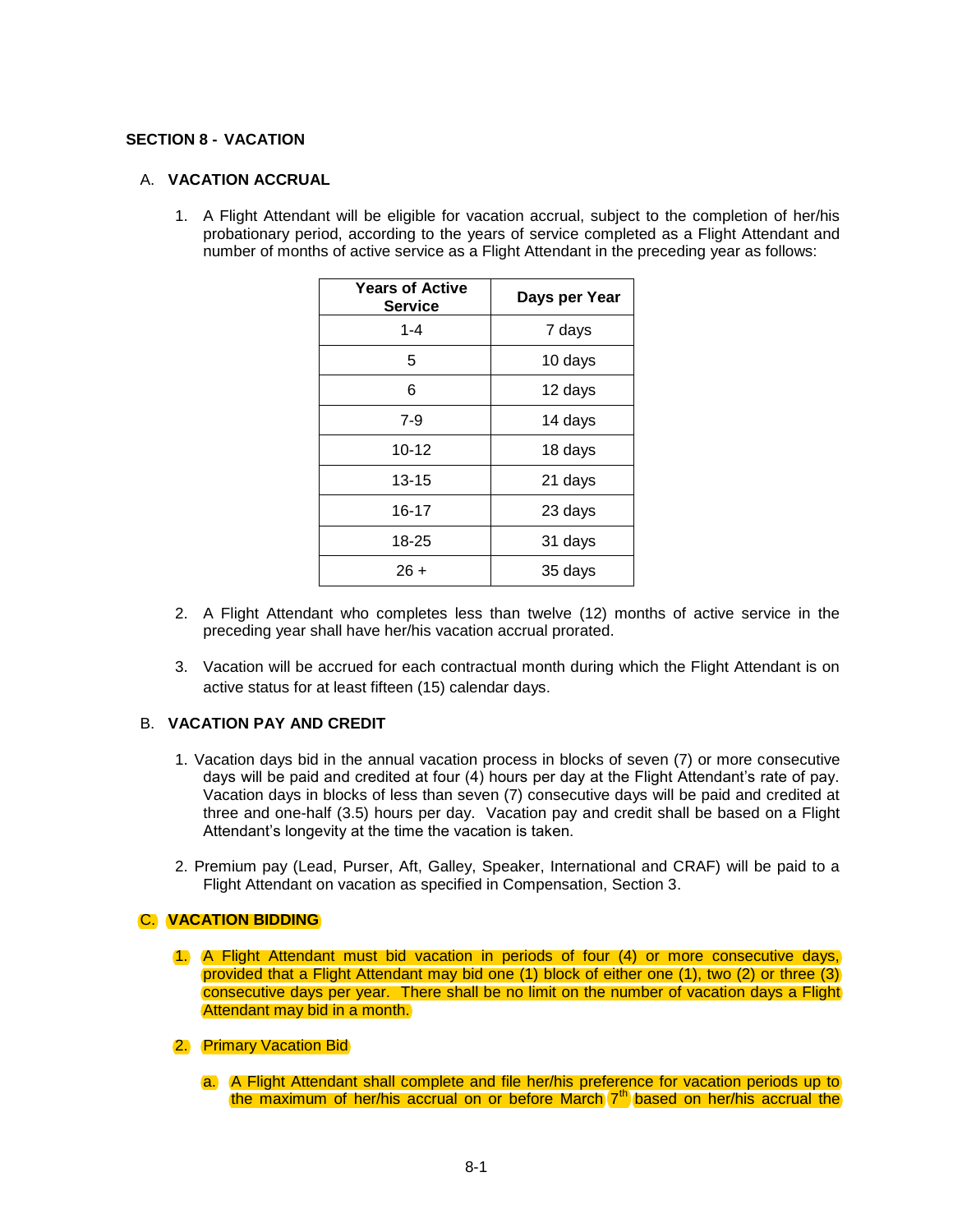previous calendar year. The vacation fiscal year will include the May to April contractual months. Vacation bids will be open for a minimum of thirty (30) days. A master yearly vacation day matrix will be available electronically on the Company Intranet at the same time vacation bids open. The number of vacation days will be no less than the number of days available to Flight Attendants for bid for that year. Vacation periods will be awarded on the basis of preference in order of seniority. Award results shall be posted no later than March 15<sup>th</sup>.

- b. The Company will meet with the APFA National President or her/his designee to provide the Union with information as to the vacation matrix planned for the following year one (1) week prior to the opening of the annual primary vacation bid.
- c. Monthly Allocation of Vacations
- d. The Company shall offer for bid each month a minimum of four and one-half percent (4.5%) of the total vacation days available at each base during the months of July, August and December and in all other months a minimum of three percent (3%) of the total vacation days available at each base.

### 3. Secondary Vacation Bid

A Flight Attendant who is not awarded any or all of her/his vacation or, who failed to bid in the primary vacation bid, or who has carry forward days to bid may bid on open vacation days in the secondary vacation bid to be completed on or before March 23<sup>rd</sup>. If a Flight Attendant has been awarded a period of less than four (4) days in the primary vacation bid, she/he will only be able to bid a period of less than four (4) days in the secondary vacation bid if she/he has less than four (4) days to bid in the secondary vacation bid.

### 4. Assignment of Vacation

A Flight Attendant who is not awarded any or all of her/his vacation or who failed to bid in the primary or secondary vacation bid will be assigned vacation period(s) by the Company. Vacation will be assigned in seniority order starting with December  $31<sup>st</sup>$ , assigning periods in reverse chronological order in groups of seven (7) days. When the Flight Attendant has less than seven (7) days unassigned, or there are no seven (7) day periods in that year to assign the Flight Attendant, the assignment will be made to the first group that matches the remaining day(s) starting with December  $31<sup>st</sup>$ . If this process results in the Flight Attendant receiving a less than four (4) day period, such period will be assigned even if the Flight Attendant was already awarded a less than four (4) day period in the primary vacation bid.

### Example:

A Flight Attendant has thirteen (13) vacation days that she/he failed to bid. The Company will assign the first available seven  $(7)$  day period, working back from December  $(31<sup>st</sup>)$ . The Company will then assign the first available six (6) day period, working back from December  $31<sup>st</sup>$ .

### 5. Vacation Awards

Vacation periods will be awarded and assigned in order of seniority. Award and assignment results shall be posted on or before March<sup>31st</sup>.

## 6. Monthly Vacation Rebid

a. Vacation days vacated by a Flight Attendant because of separation, leave of absence, vacation periods which were not awarded, or became available as a result of any previous vacation rebid that year, will be posted for rebid as specified in Paragraph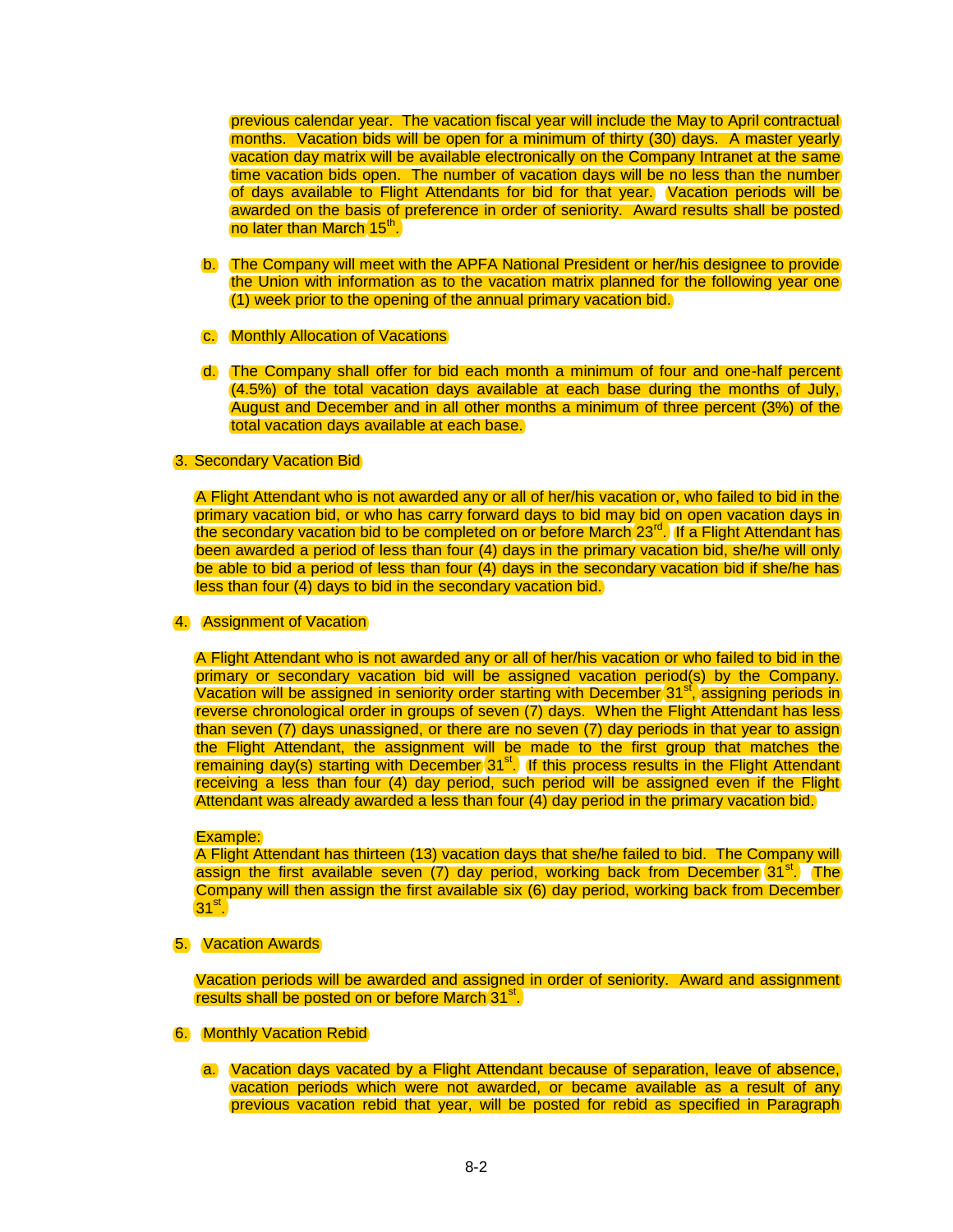C.6.b, for a minimum of ten (10) days and shall be awarded no later than the first of each month, one month prior, in order of seniority among the Flight Attendants bidding such vacation days in the crew base. Only vacation days posted at the beginning of the vacation rebid will be awarded that month. Such known vacation days which apply to the remainder of the year, will be posted for rebid each month.

## b. Vacation days vacated will be posted for rebid as follows:

i. If a Flight Attendant separates from the Company, all of her/his vacation following her/his projected separation date will be taken off her/his line effective the date of notification and placed in the next monthly vacation rebid following her/his notice to the Company of separation. If the Flight Attendant does not in fact separate from the Company, the Flight Attendant shall participate in the monthly vacation rebid to schedule her/his vacation;

#### Example:

A Flight Attendant submits a notice on February 10<sup>th</sup> that her/his last date of employment will be June (1<sup>st</sup>.) She/he has vacation scheduled in May, July and August. The July and August vacations will be placed into the March rebid.

ii. A Flight Attendant on a Medical Leave, IOD Leave, or any leave of uncertain duration, will retain her/his awarded vacation dates unless the Flight Attendant chooses to be paid out such vacation. However, if by the opening date of the monthly vacation rebid process for the scheduled vacation, the Flight Attendant has not provided the Company with a release from her/his doctor, the vacation will be placed in the vacation rebid. If the Flight Attendant is subsequently released by her/his doctor prior to her/his scheduled vacation, she/he will be allowed to assume such dates, in addition to any Flight Attendant who has bid and been awarded such dates in the vacation rebid;

#### Example:

A Flight Attendant on a Medical Leave, IOD Leave, or any leave of uncertain duration has vacation scheduled in May. The opening date of the monthly vacation rebid process is March 15<sup>th</sup>. On March 15<sup>th</sup>, the vacation will be removed from the Flight Attendant and placed in the monthly rebid for May and beyond. If the Flight Attendant subsequently submits a release from her/his doctor and returns to work prior to the vacation, her/his vacation will be reinstated.

- iii. If a Flight Attendant is on a leave of absence with a specified return date, excluding Medical Leaves and IOD Leaves, any vacation time falling within the period of the leave will be posted in the next monthly vacation rebid.
- c. A Flight Attendant's request to cancel or rebid an awarded vacation may not result in the Flight Attendant having an additional less than four (4) day group for that year if she/he already has been awarded such group(s).

#### 7. Vacation Bidding - Leave of Absence

- a. A Flight Attendant on a leave of absence at the time of the vacation bid may participate in the vacation bid for the following year provided she/he has accrued vacation to bid for the following year*.* If the Flight Attendant does not bid in the primary or secondary vacation bids, she/he will be assigned vacation periods pursuant to Paragraph C.4.
- b. Any vacation days accrued prior to the year of the primary vacation bid will be considered carry forward days and bid in the secondary vacation bid. If the Flight Attendant fails to bid such days, the day(s) will be assigned.